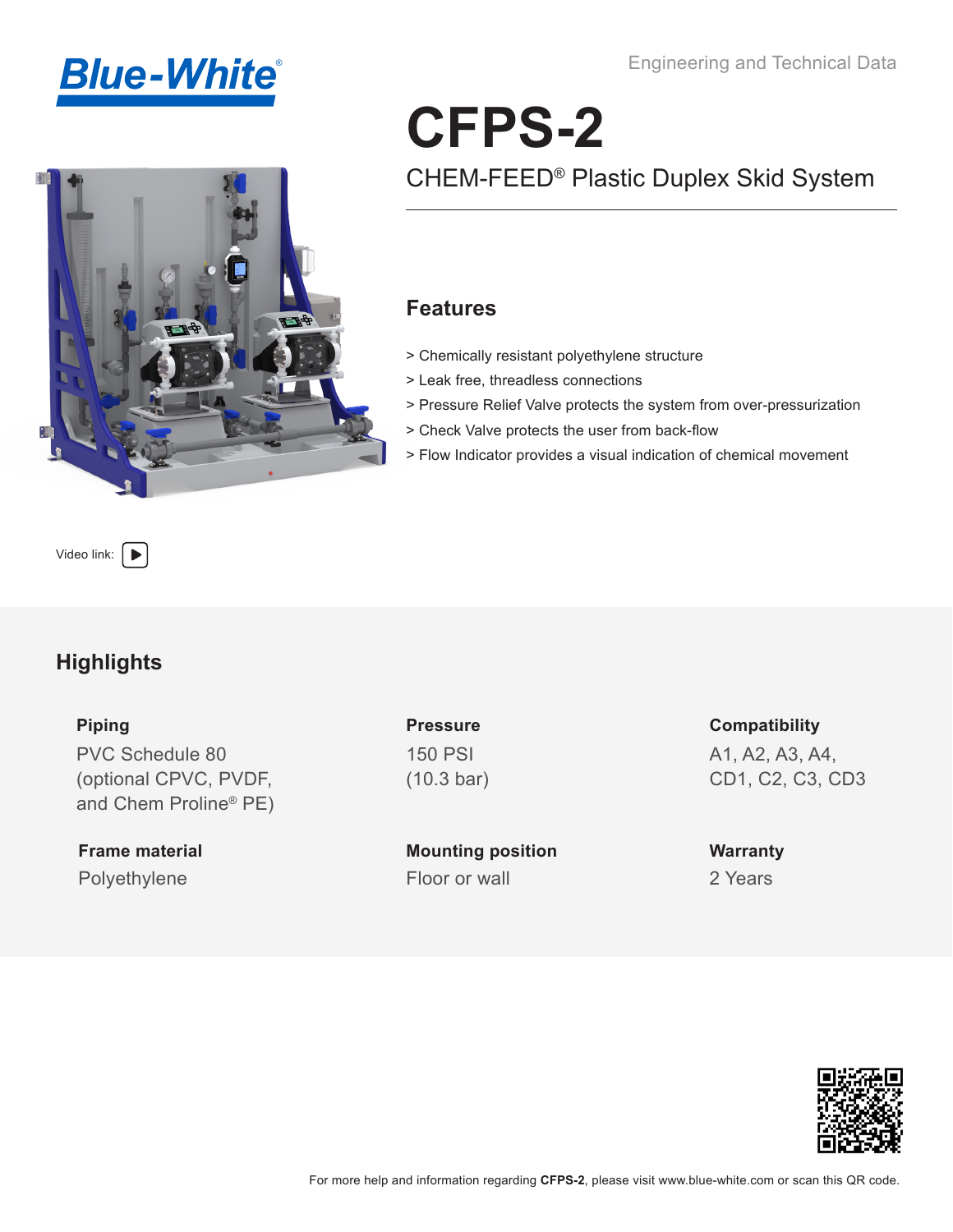# **Engineering Specifications**

| <b>Skid</b>                            | Chemically resistant polyethylene structure                                                                                                                                                                                                                   |
|----------------------------------------|---------------------------------------------------------------------------------------------------------------------------------------------------------------------------------------------------------------------------------------------------------------|
|                                        | FLEXFLO <sup>®</sup> A1, A2, A3 or A4 peristaltic pumps                                                                                                                                                                                                       |
| Pump (sold separately)                 | CHEM-FEED® CD1, C2, C3 or CD3 diaphragm pumps                                                                                                                                                                                                                 |
| <b>Piping</b>                          | 1" Inlet & 1/2" outlet PVC schedule 80<br>(optional CPVC, PVDF, Chem Proline®)                                                                                                                                                                                |
| <b>Seals</b>                           | FKM seals (optional EPDM)                                                                                                                                                                                                                                     |
| Tubing (T)                             | Reinforced braided PVC, 200 psi max, meets NSF std. 51.<br>The pump inlet and outlet flexible tubing connections are terminated to<br>half unions and secured to the barbed fitting with stainless steel<br>clamps. (Optional: 1/2" PTFE, 1/4" PE, 1/4" PTFE) |
| <b>Tubing Clamps</b>                   | 300 series SS band, 400 series SS screw                                                                                                                                                                                                                       |
| Unions (U)                             | PVC body, schedule 80 (optional CPVC, PVDF)                                                                                                                                                                                                                   |
| <b>Ball Valves (V)</b>                 | True unions, PVC body, PTFE shaft bearings and seats<br>(optional CPVC, PVDF)                                                                                                                                                                                 |
| <b>Pressure Relief Valve (PRV)</b>     | PVC body, PTFE primary diaphragm seal. Non-wetted components:<br>EPDM secondary seal, zinc plated steel spring, stainless steel external<br>hardware, HDPE pressure adjustment screw. Infinite adjustment from<br>10-150 psi. (optional CPVC, PVDF)           |
| <b>Calibration Cylinder (CC)</b>       | PVC body, PVC end caps, 1/2" PVC pipe outlet vent<br>Available volumes: 1.6 GPH (100ml), 4 GPH (250ml), 8 GPH (500ml),<br>16 GPH (1000ml), 32 GPH (2000ml), and 64 GPH (4000mL)                                                                               |
| <b>Pulsation Dampener (PD)</b>         | CPVC body, 10 cubic inch volume (optional PVDF)                                                                                                                                                                                                               |
| Gauge W/Guard (G)                      | Gauge: liquid filled stainless steel with blowout plug, bottom mount, 1/4"<br>NPT theads. Available pressure ranges: 0-30 psi, 0-100, psi, 0-200 psi.<br>Guard: PVC body, temperature compensated oil filled. (optional CPVC,<br>PVDF)                        |
| <b>Check Valve (CV)</b>                | PVC body. Cracking pressure: 1.0-1.5 psi<br>Maximum working pressure: inlet = 150 psi, back = 100 psi<br>(optional CPVC, PVDF)                                                                                                                                |
| Flow Indicator (F)                     | Machined cast acrylic, PVC connections, ceramic ball, PVDF ball stop,<br>PVC half unions.                                                                                                                                                                     |
| Y Strainer (S)                         | PVC body, 1/32" Mesh (optional CPVC, PVDF)                                                                                                                                                                                                                    |
| <b>Pressure Switch (PSH)</b>           | 316 Stainless Steel                                                                                                                                                                                                                                           |
| <b>Back-Pressure Valve (BPV)</b>       | PVC body, 0-150 PSI Range (optional CPVC, PVDF)                                                                                                                                                                                                               |
| <b>Universal Mounting Blocks</b>       | <b>PA 12</b>                                                                                                                                                                                                                                                  |
| <b>Pump Extended Mounting Brackets</b> | 316 Stainless Steel                                                                                                                                                                                                                                           |
| <b>Skid Mounting Foot Pads</b>         | 316 Stainless Steel                                                                                                                                                                                                                                           |
| <b>Mounting Hardware</b>               | 304 Stainless Steel - Wall or Floor mounting acceptable                                                                                                                                                                                                       |
| <b>Maximum Working Pressure</b>        | 150 psig (10.3 bar)                                                                                                                                                                                                                                           |
| <b>Operating Temperature</b>           | 14 °F to 115 °F (-10 °C to 46 °C)                                                                                                                                                                                                                             |
| <b>Maximum Overall Dimensions</b>      | 46.5"W x 49.4"H x 35"D (118.11W x 125.73H x 88.9D cm)                                                                                                                                                                                                         |
| <b>Approximate Shipping Weight</b>     | Standard: 120 lb. (54 Kg) with mounted pumps: 140-240 lbs (109 Kg)                                                                                                                                                                                            |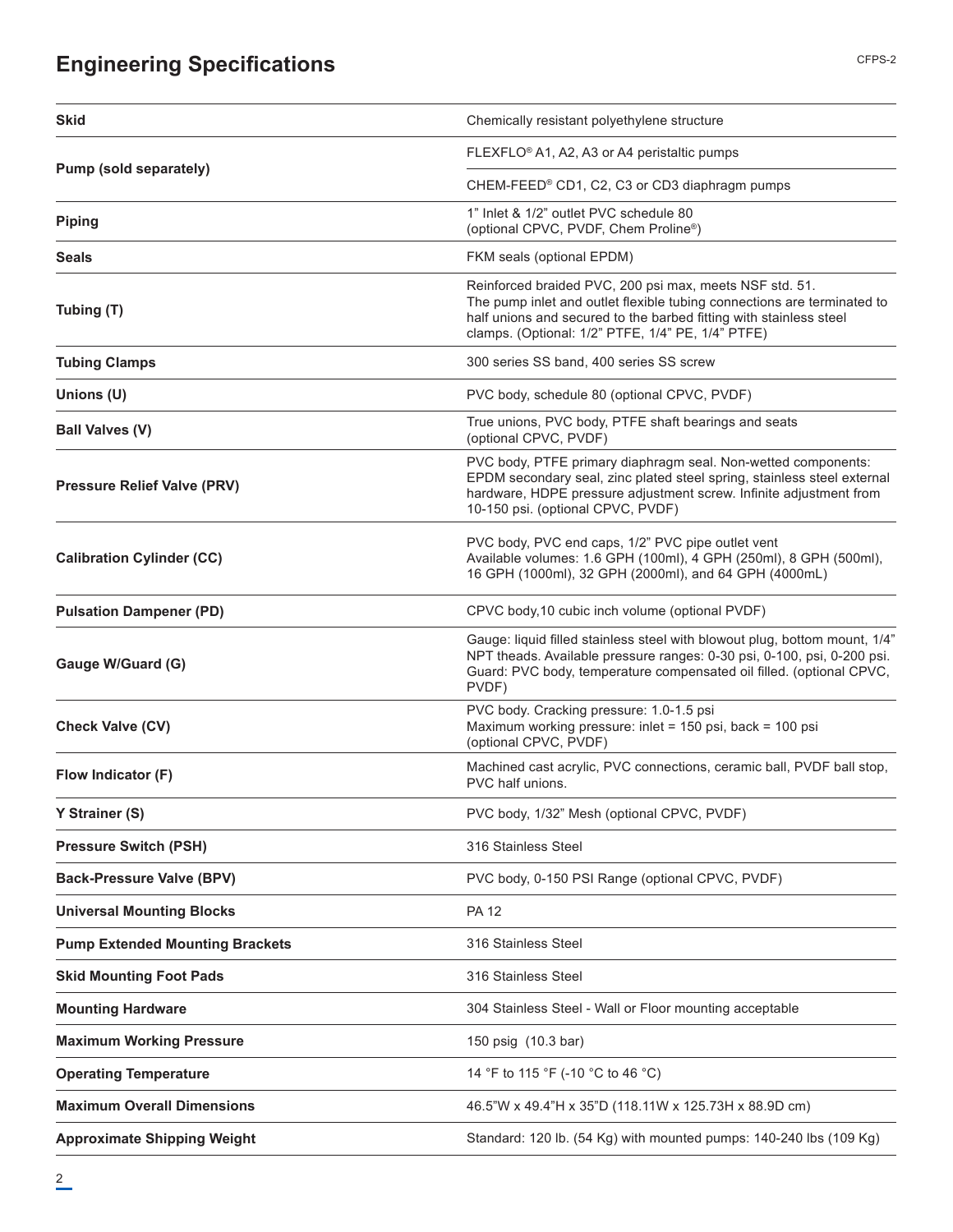# **Piping and Instrumentation Diagrams**



# **Dimensions**



| <b>Dim</b>   | <b>Inch</b>   | cm            | Dim | Inch          | cm    |
|--------------|---------------|---------------|-----|---------------|-------|
| A            | 46.50" 118.11 |               | Æ,  | 49.50" 125.73 |       |
| в            |               | 50.50" 128.27 |     | $F = 32.40"$  | 82.30 |
| $\mathbf{c}$ | 46.47" 118.04 |               | G.  | 35.00"        | 88.90 |
| D            |               | 45.37" 115.24 |     |               |       |